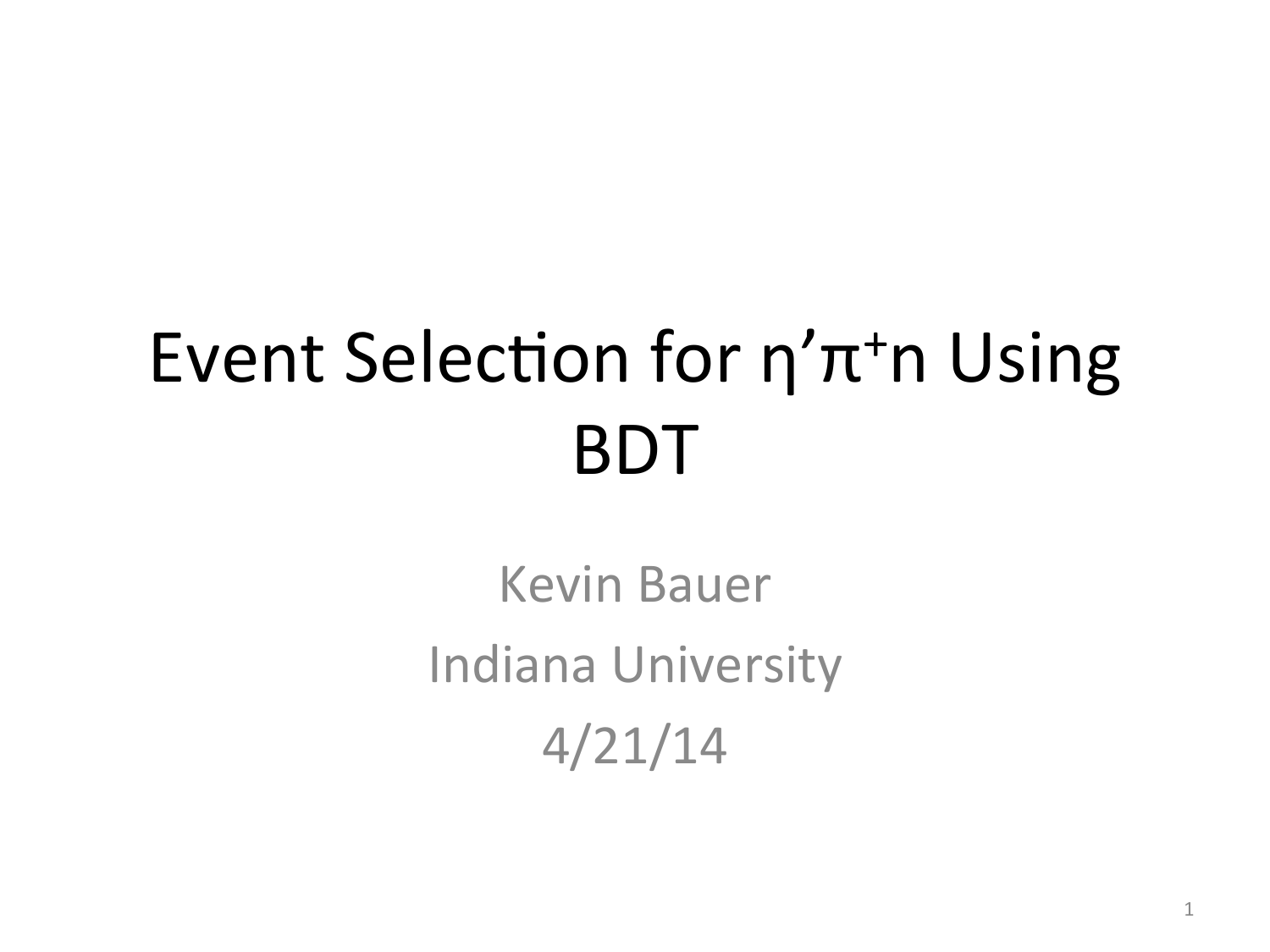# The Channel

- Important channel for  $\pi_1(1600)$ ->η' $\pi^+$  searches
- γp->η' $\pi$ <sup>+</sup>n ; η'->γ $\pi$ <sup>+</sup> $\pi$ <sup>-</sup> (Branching fraction 29.3%)
	- Final state particles: γπ<sup>+</sup>π<sup>-</sup>π<sup>+</sup>n
- G. S. Adams et al. [CLEO Collaboration], "Amplitude analysis of the decays  $\chi_{c1}$ ->η $\pi^+\pi^$ and  $\chi_{c1}$ ->η' $\pi^+\pi^-$ ," Phys. Rev. D **84**, 112009 (2011) [arXiv:1109.5843 [hep-ex]].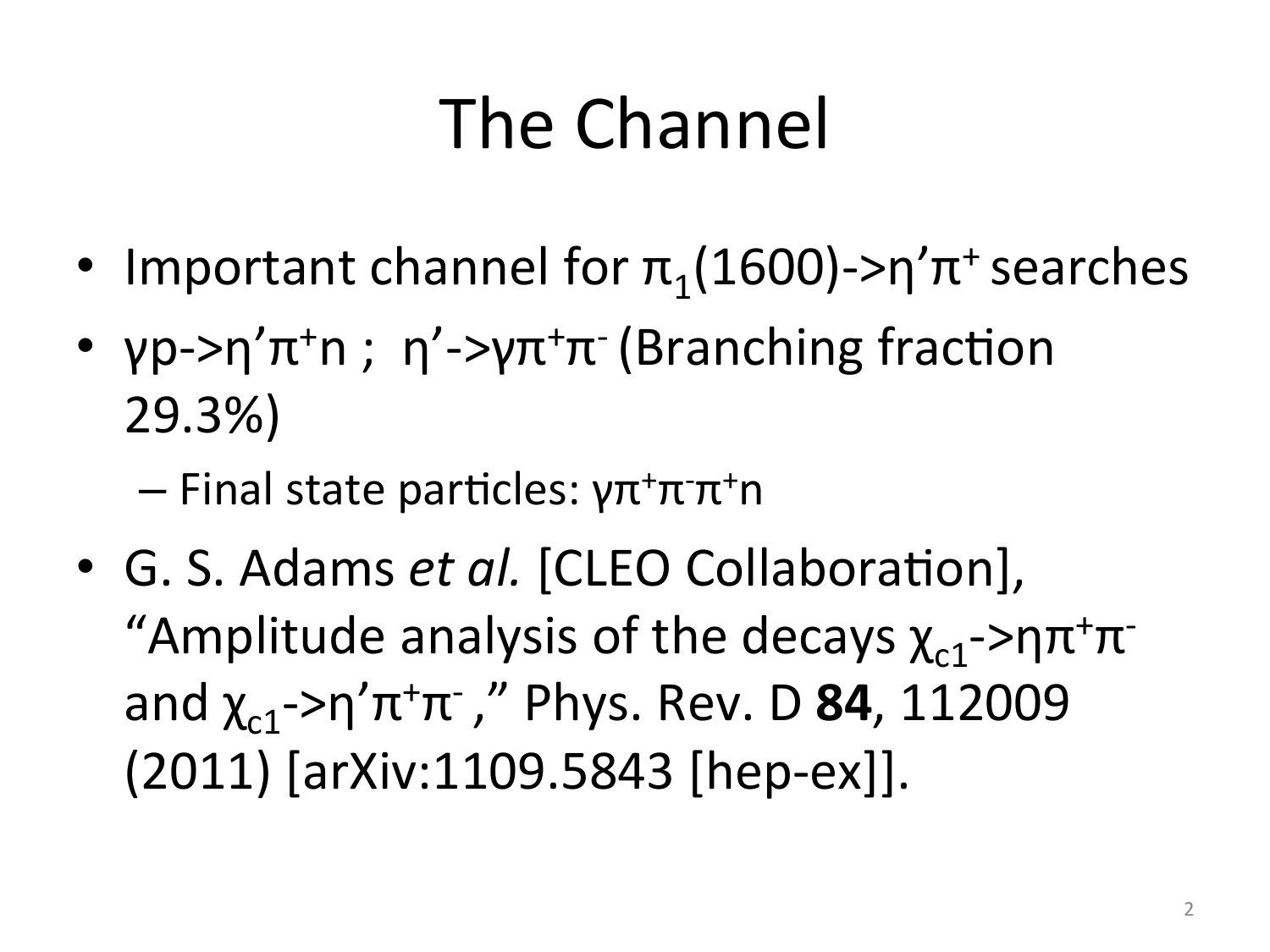### η' Cross Section Measurement

• Pythia events were counted to give an estimate for the expected signal to background ratio

|                              | <b>Total Events</b> | Fraction |  |
|------------------------------|---------------------|----------|--|
| Total B.G.                   | 1,000,000           | 100%     |  |
| $ \eta' \pi + (n)$ inclusive | 7,677               | 0.77%    |  |
| $ \pi + \pi - \pi + (n) $    | 29.964              | 3.00%    |  |

|             | Total |                 |                   |
|-------------|-------|-----------------|-------------------|
|             |       | Events Fraction | <b>PDG Report</b> |
| $ $ η'π+(n) |       |                 |                   |
| inclusive   | 7,677 | 100%            |                   |
|             |       |                 | $ 29.4\% +  -$    |
| η'->Υπ+π-   | 2,319 | 30.21% 0.9%     |                   |
|             |       |                 | $ 44.6\% +  -$    |
| η'->π+π-η   | 3,387 | 44.12% 1.4%     |                   |

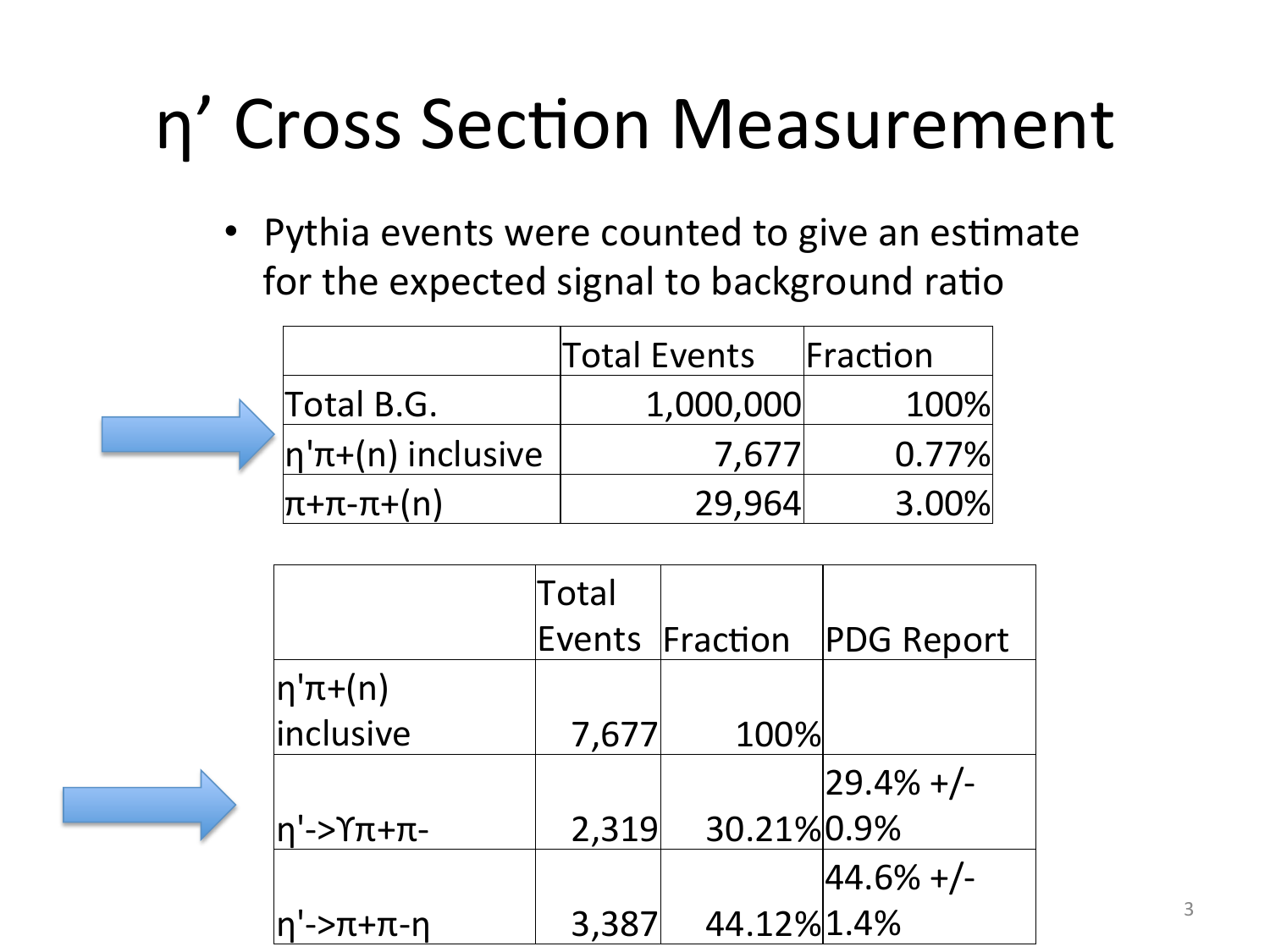#### η' Cross Section Measurement Assumptions

- The above measurement was made for  $\eta'$ π<sup>+</sup>n **inclusive** events
- In addition, PYTHIA is generating a  $\Delta^+(1232)$ ;  $Δ+(1232)$ ->π<sup>+</sup>n resonance
- **No**  $\pi_1(1600)$  resonance found in PYTHIA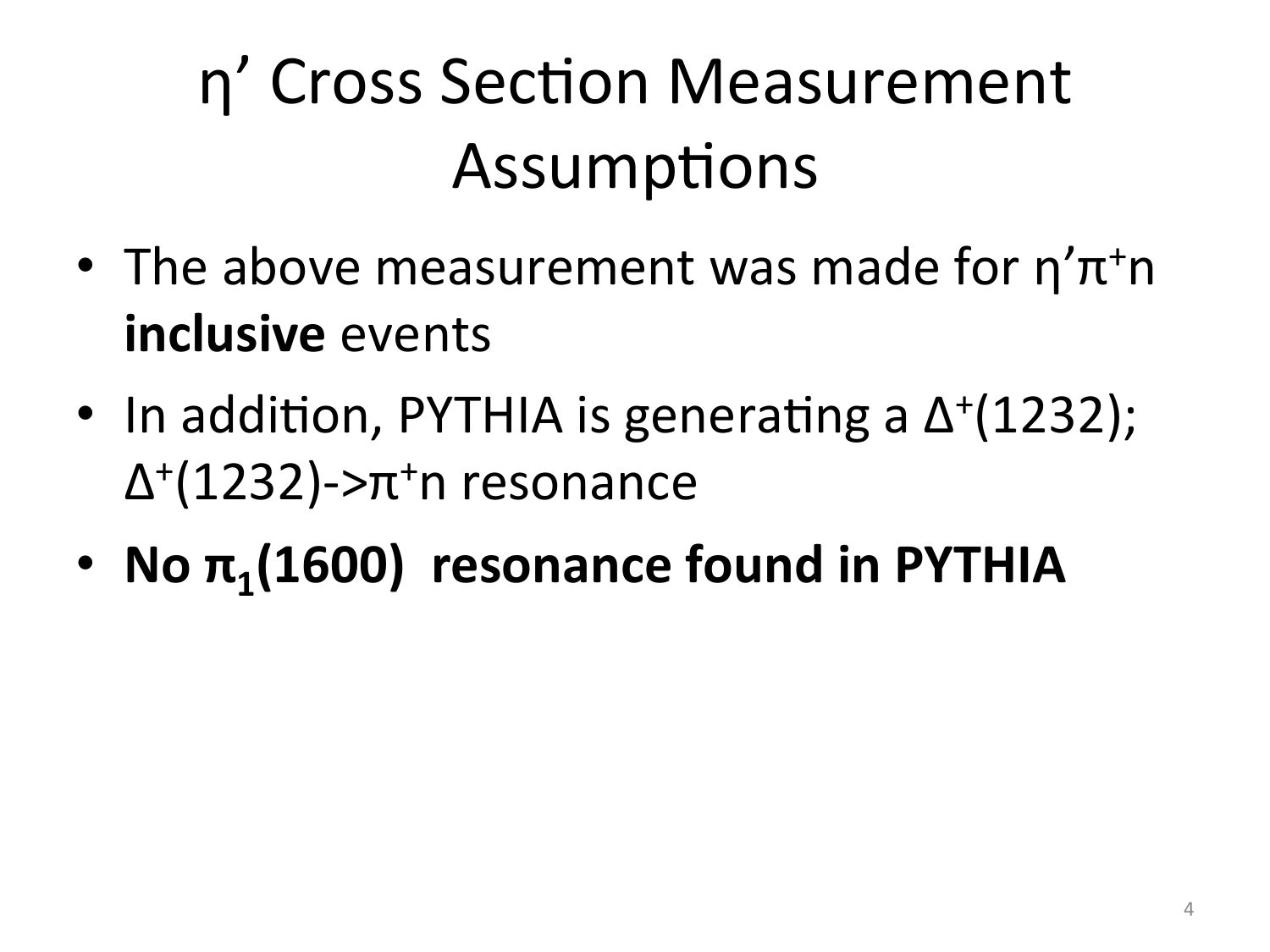# η' Cross Section Measurement

- Therefore, a **separate signal** sample is generated with a  $\pi_1(1600)$ **resonance**
- Start with 50k separate signal events and 20M PYTHIA background (to match PYTHIA's prediction for  $\eta^{\dagger} \pi + n$  inclusive signal to background ratio)
- η'π<sup>+</sup>n inclusive events **removed** from **background** sample



Separately Generated  $\eta' \pi^*$ n events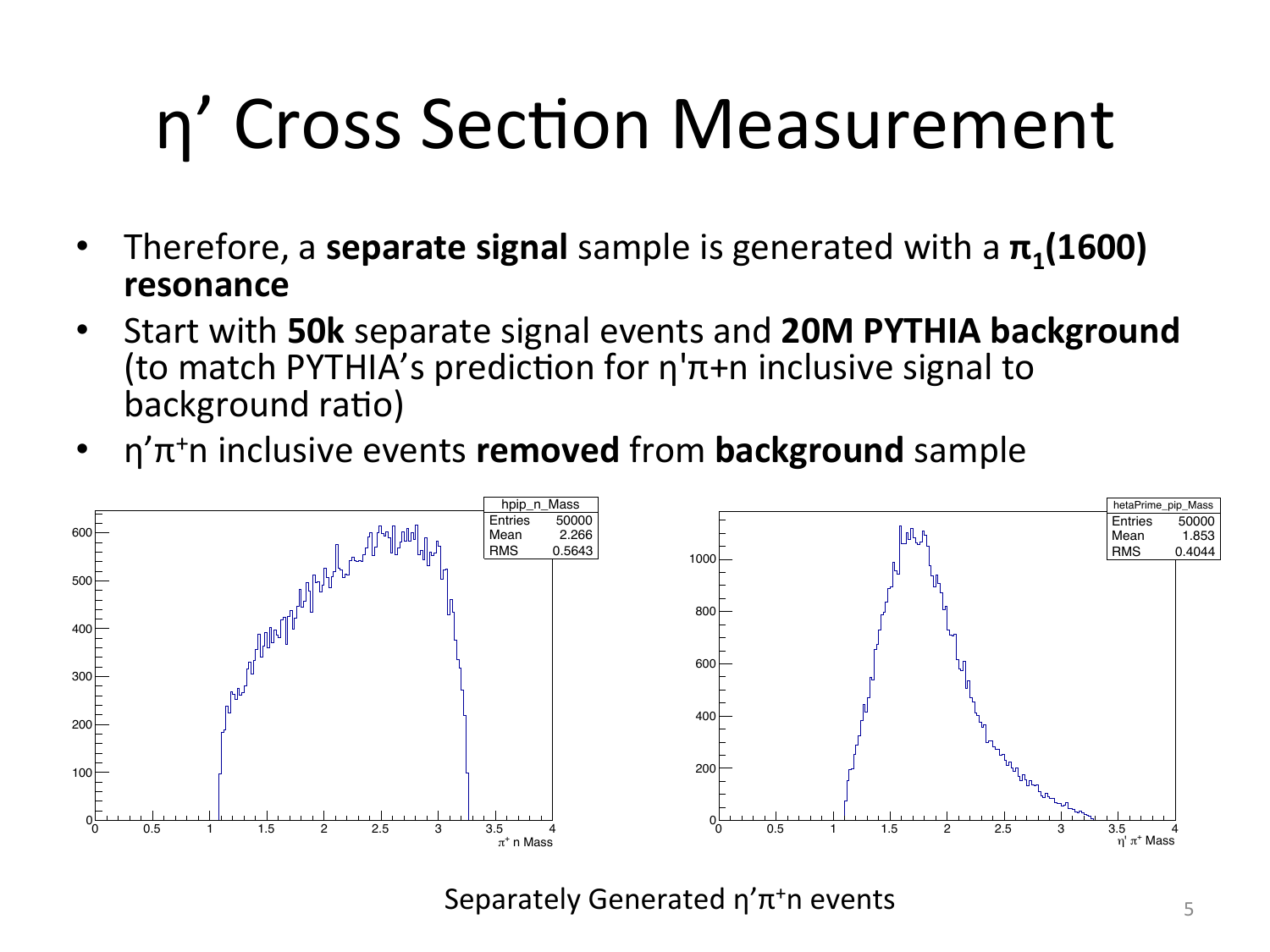#### Signal Sample

#### P Vs. Theta Photon **Dalitz** Plot

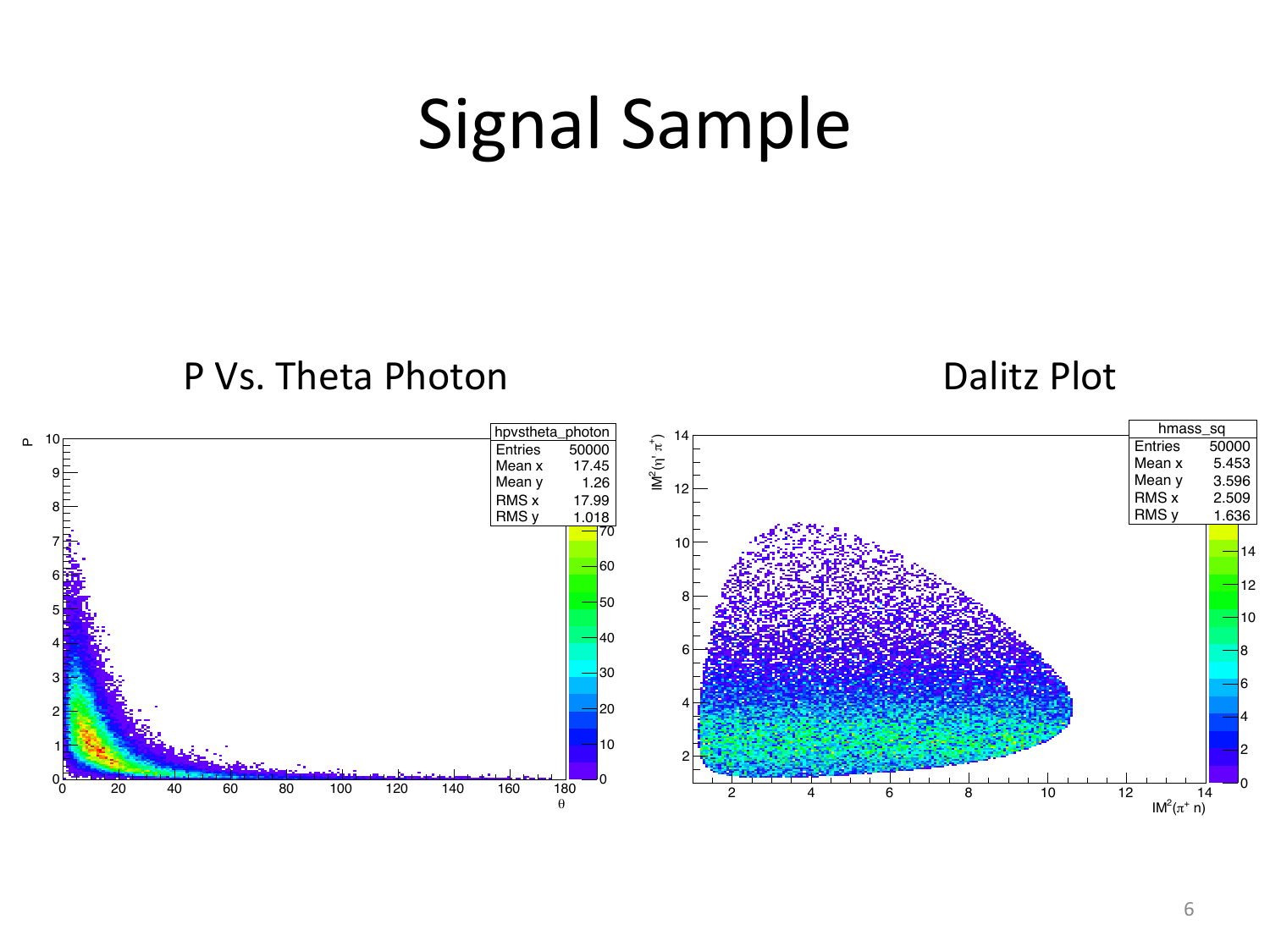#### Kinematic Fit

- A **kinematic fit** is applied to the final state particles  $\gamma \pi^+ \pi^- \pi^+$  for both signal and background samples
- 140k signal event-combinations and 48M **background event-combinations** that pass the kinematic fit (using software from February)
- Next, event quality cuts are applied
	- $-$  Kinematic Fit F.O.M.  $> 0.01$
	- $-$  >5 tracking degrees of freedom for each pion track
	- $-$  Tracking F.O.M.  $> 0.001$  for each pion track
	- $-$  Energy of the Photon  $> 100$  MeV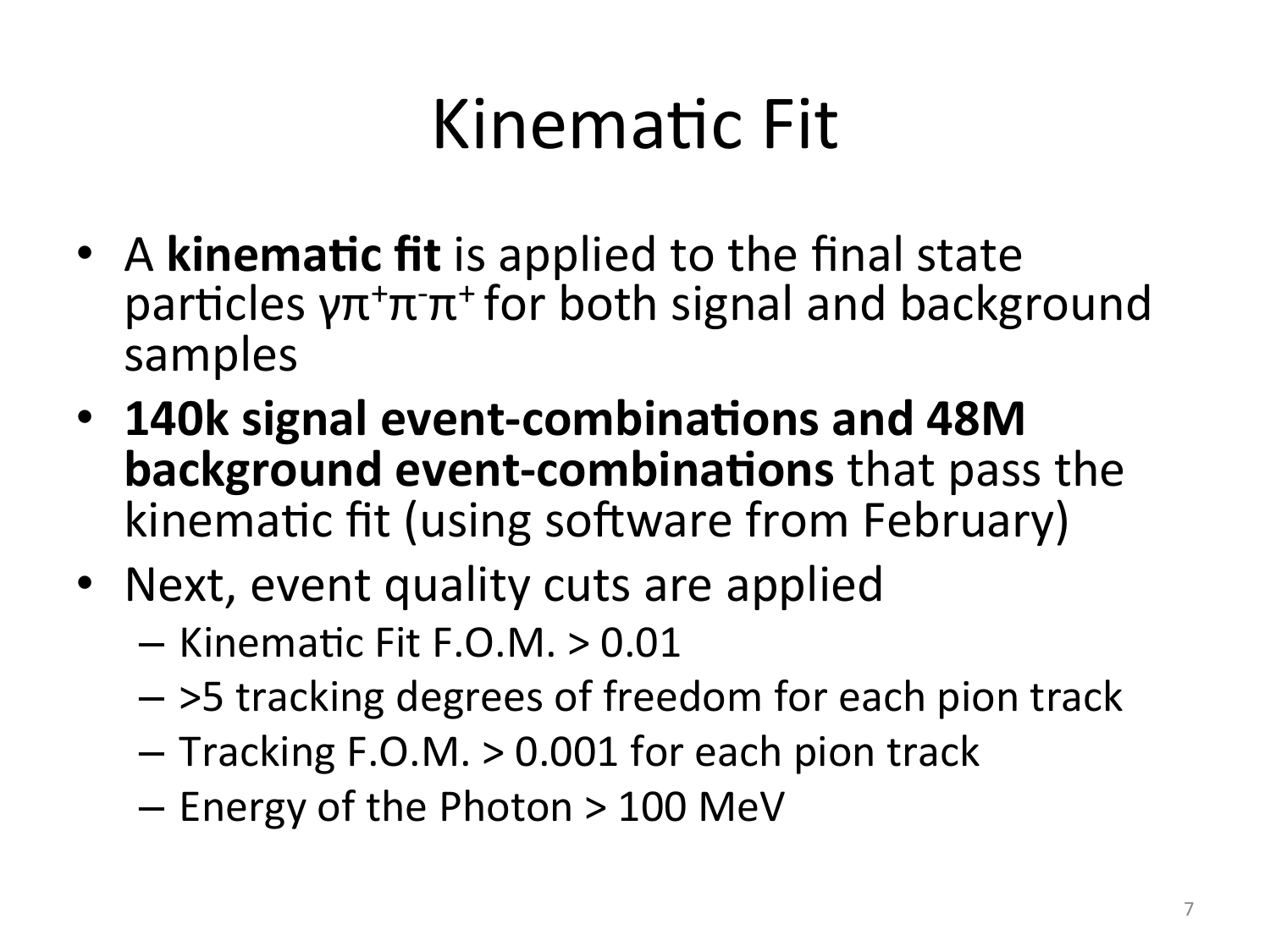# Photon Energy Cut

- Within the signal sample, fake photons from final state interactions with the detectors routinely pass the event- quality cuts
- Many of these fake photons are low in energy

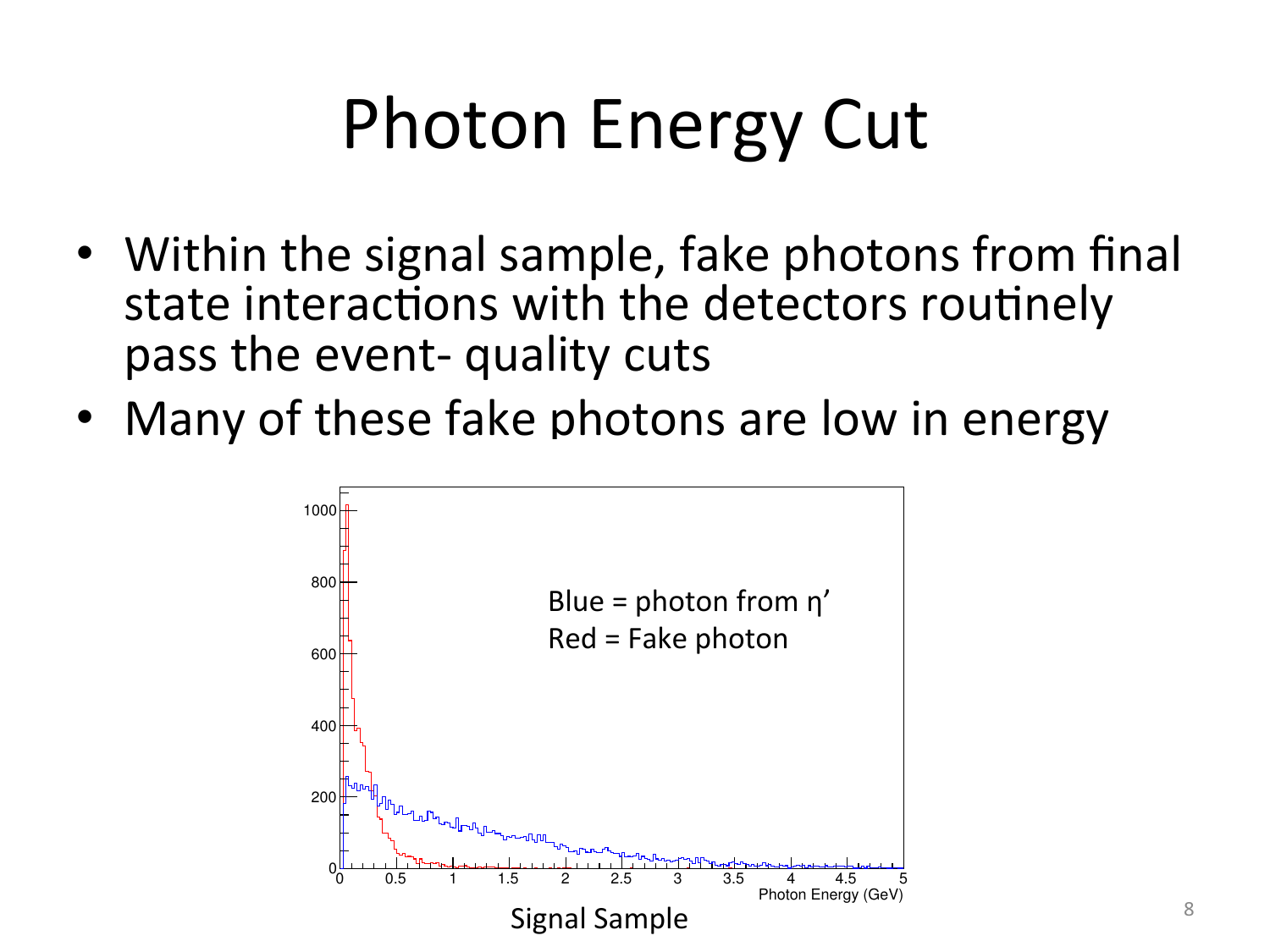# Multivariate Analysis

- Next, TMVA is used to further reduce the background
- Need to specify discriminating variables
- Find subsample of signal to train on that doesn't include fake photon eventcombinations
- Background to train on will have  $\eta'$ π<sup>+</sup>n inclusive events removed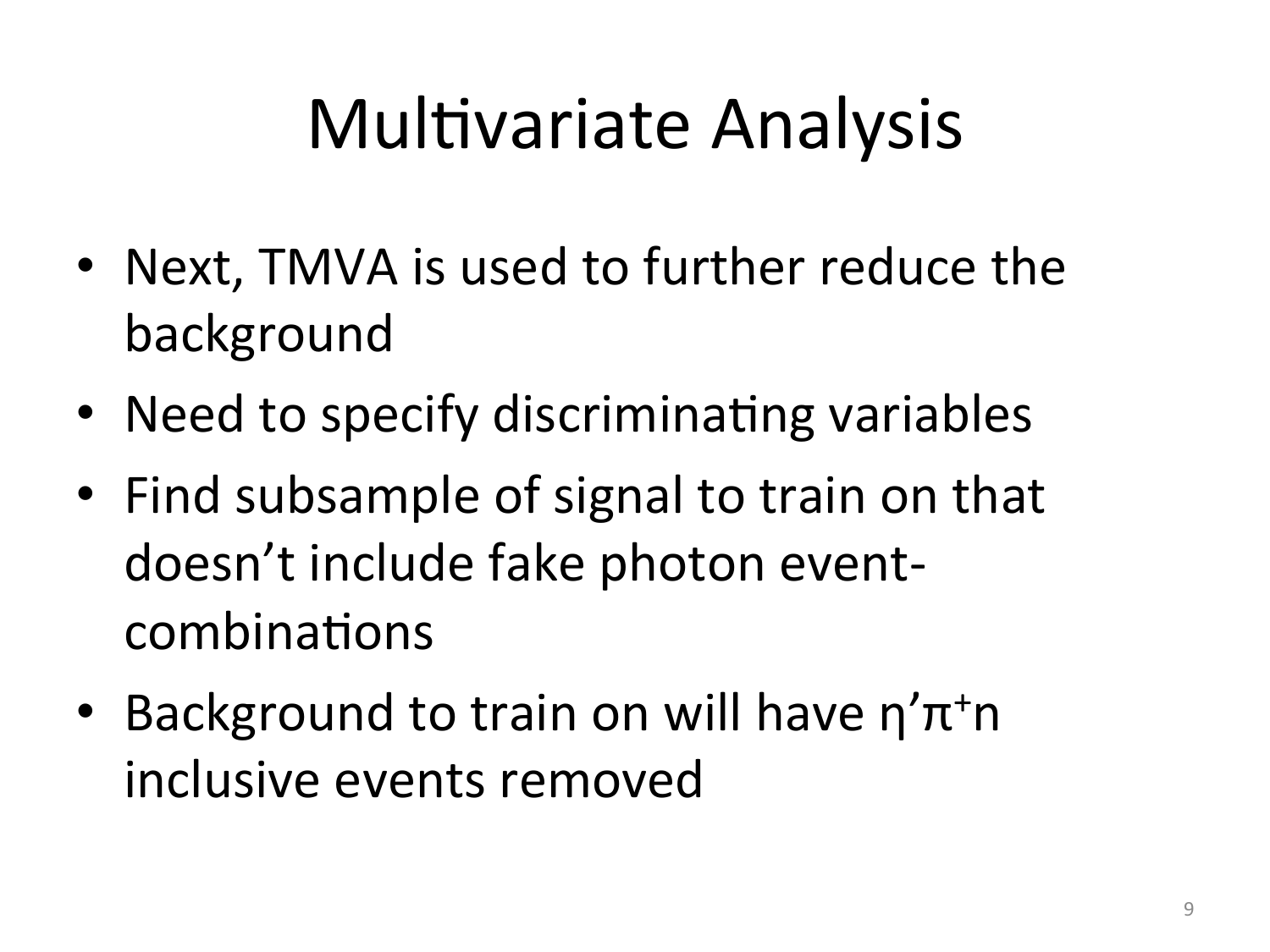# Selecting "true signal" for TMVA

- Within the separate signal sample, there is mis-reconstructed background (fake photons) and combinatoric background
	- Combinatoric background is from the kinematic fit artificially doubling the event-combinations found by switching the  $2 \pi^+$
- For the TMVA, this subsample of our signal will be used as background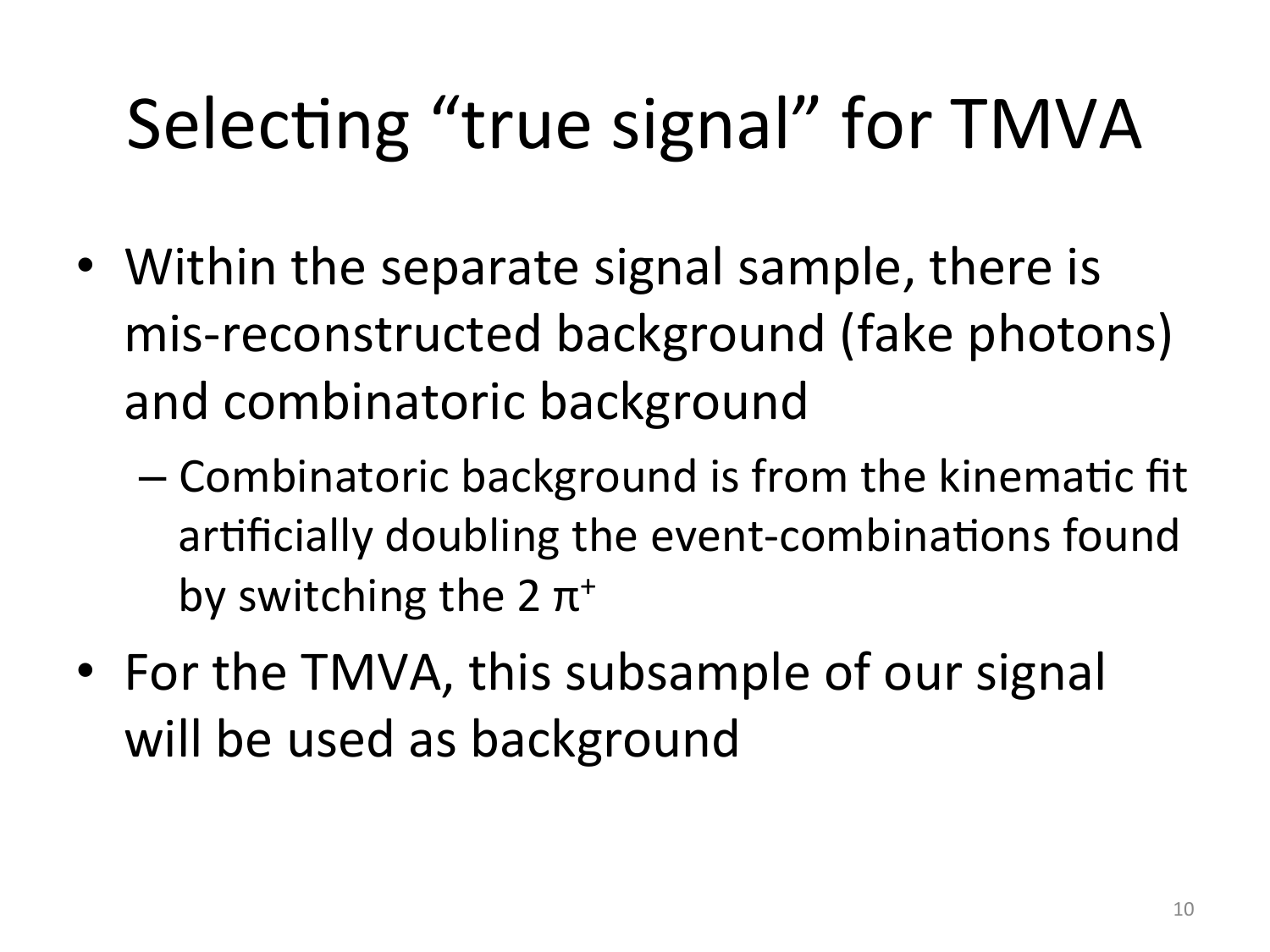#### Selecting "true signal" for TMVA

• Train only green peak as "signal" for TMVA

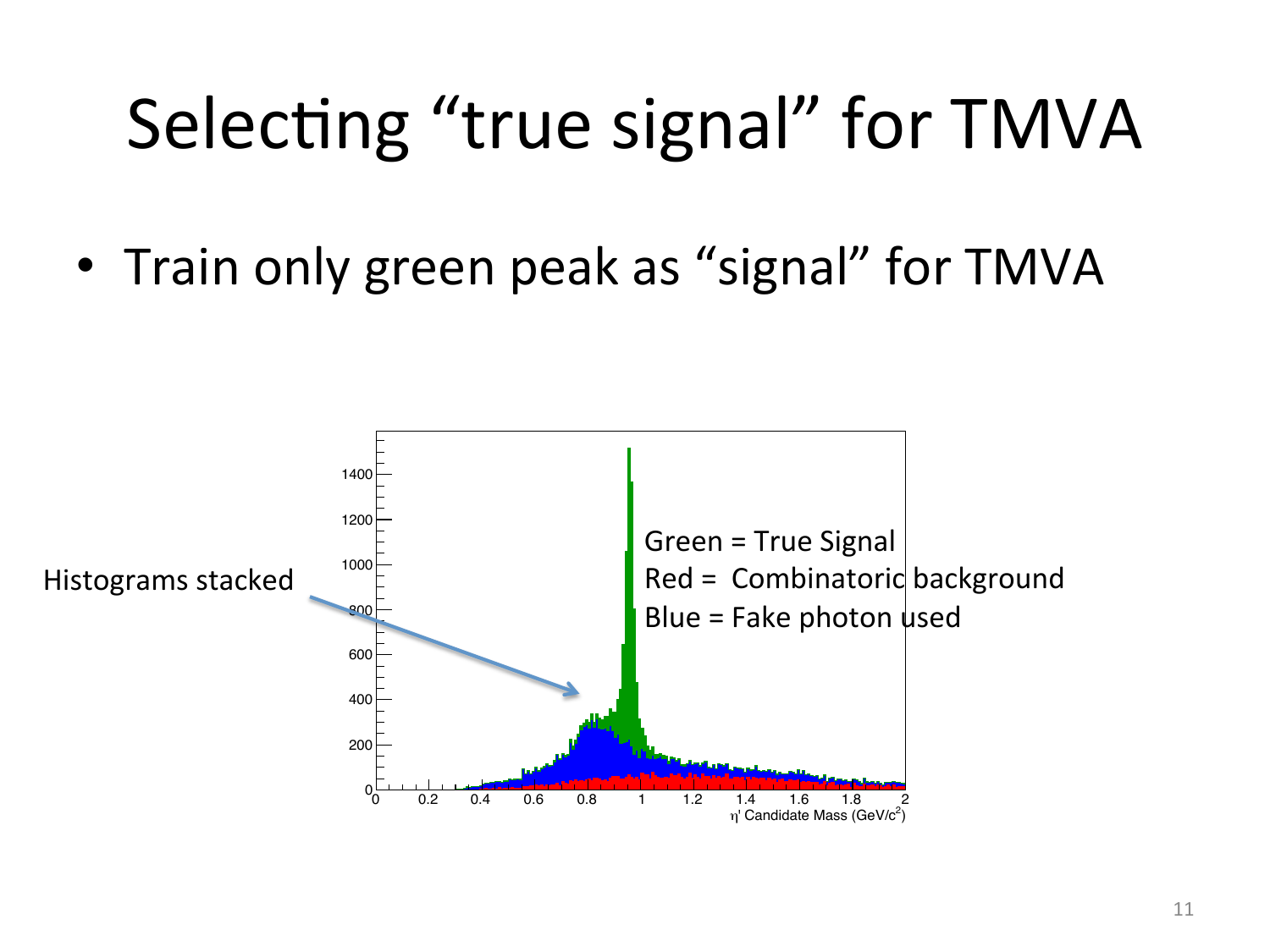# Input Variables for TMVA

- The next step is to find discriminating variables to use in the TMVA
	- Number of unused track hypotheses
	- Number of unused photon hypotheses
	- Energy of unused photons
	- $-\pi^0$  mass
	- Unused energy FCAL/BCAL, timing FOM, track quality, pion dE/dx, ext.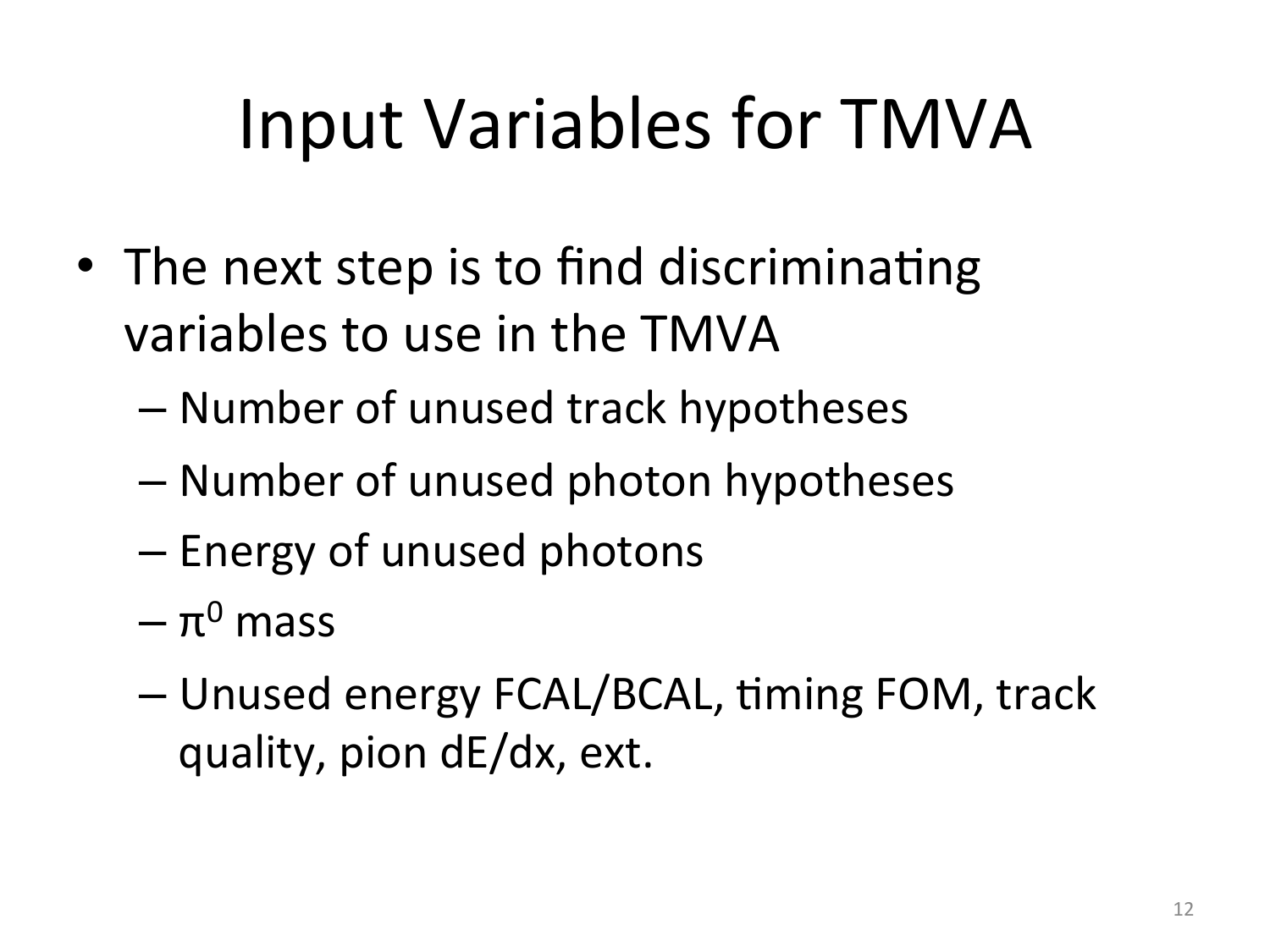# Unused Track Hypotheses

- The number of unused track hypotheses is a useful discriminating variable
- For the **signal**, these are all **mis-reconstructed tracks** from final state interactions (e.g. fake photons)
- **Background** sample has channels with more primary interaction **products**

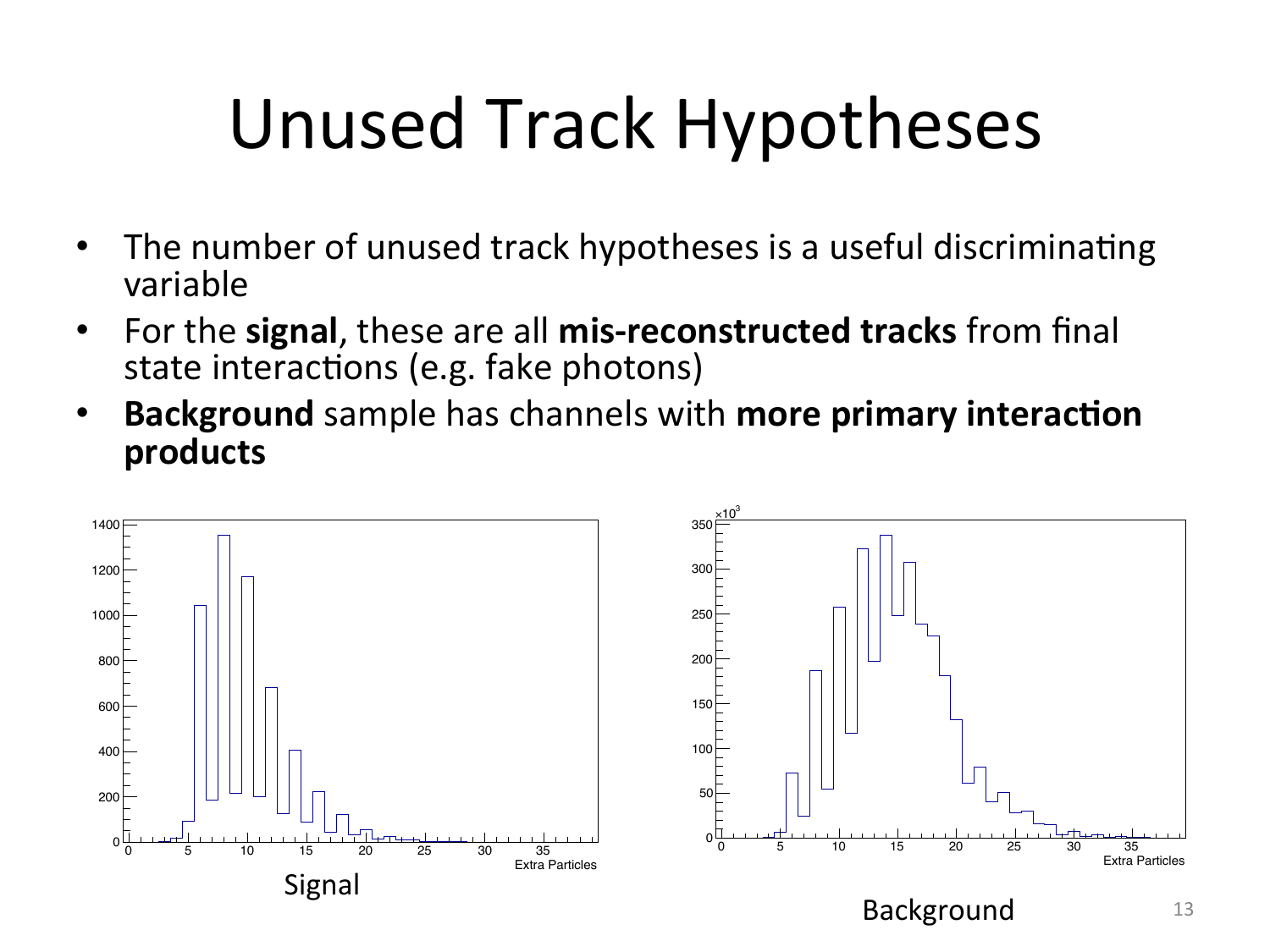#### Unused Photons

- The number of unused tracks that can be reconstructed as a photon
- In signal, these are all **fake photons**
- In **background,** these also could come from other primary interaction decay products (e.g. **π<sup>0</sup> or η**)

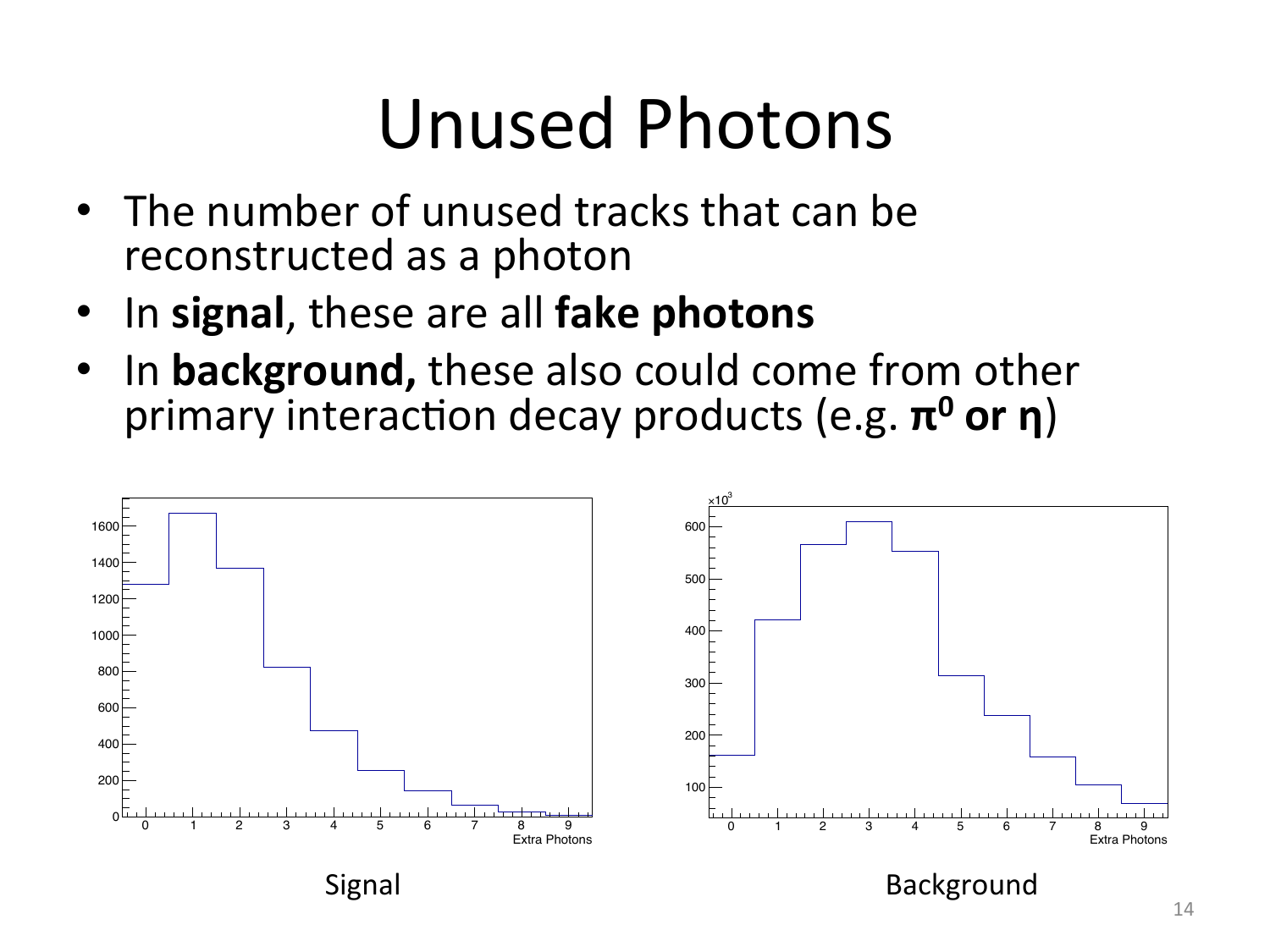# Unused Photon Energy

- The combined energy of all of the unused photons
- Histograms filled only if at least one extra photon was found

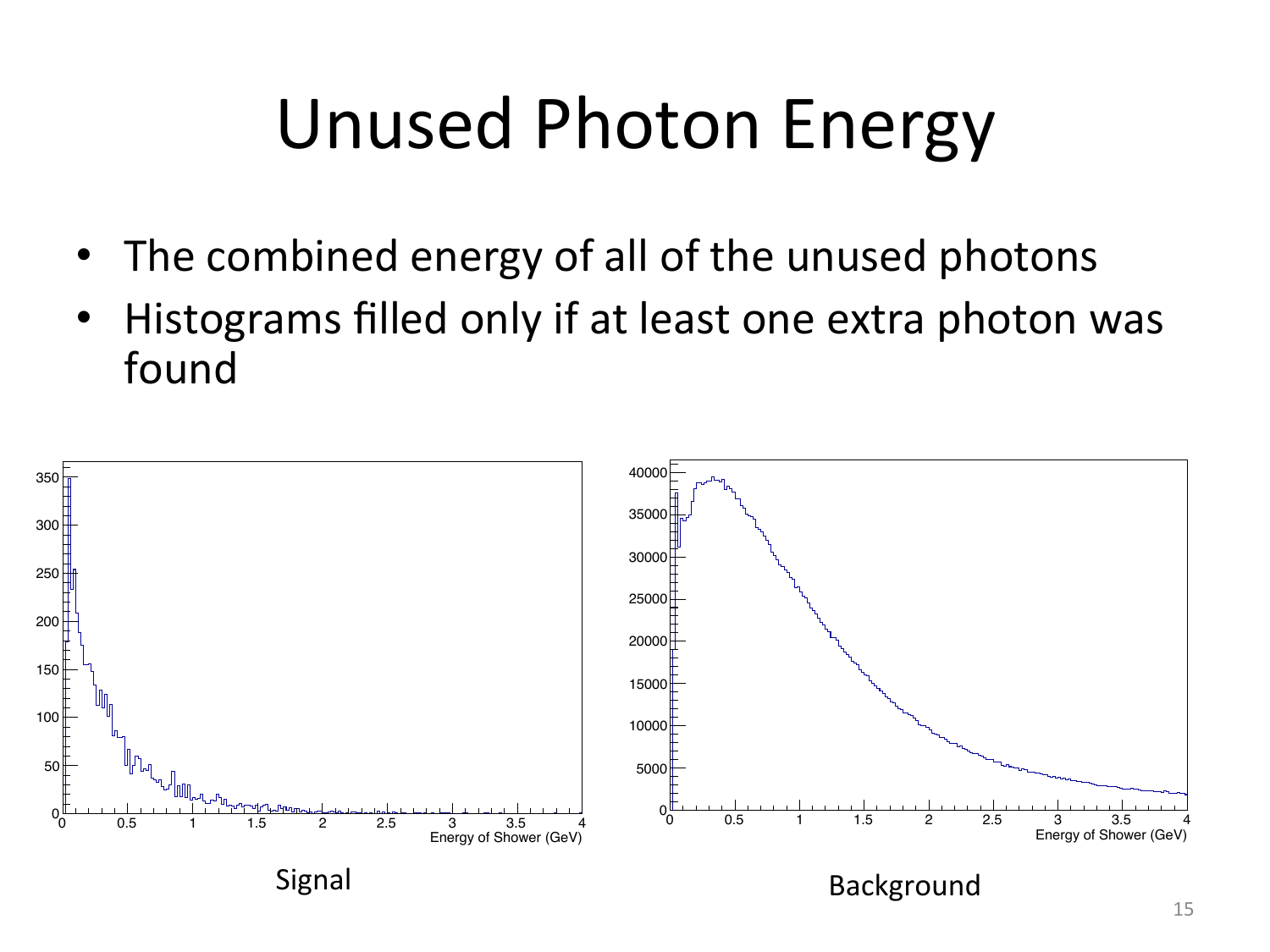# $π<sup>0</sup>$  mass

- Backgrounds commonly passing the event quality cuts have extra  $\pi^0$ s in the final state
- Plotted below is the invariant mass of the n' photon (used in kinematic fit) and each of the other photons

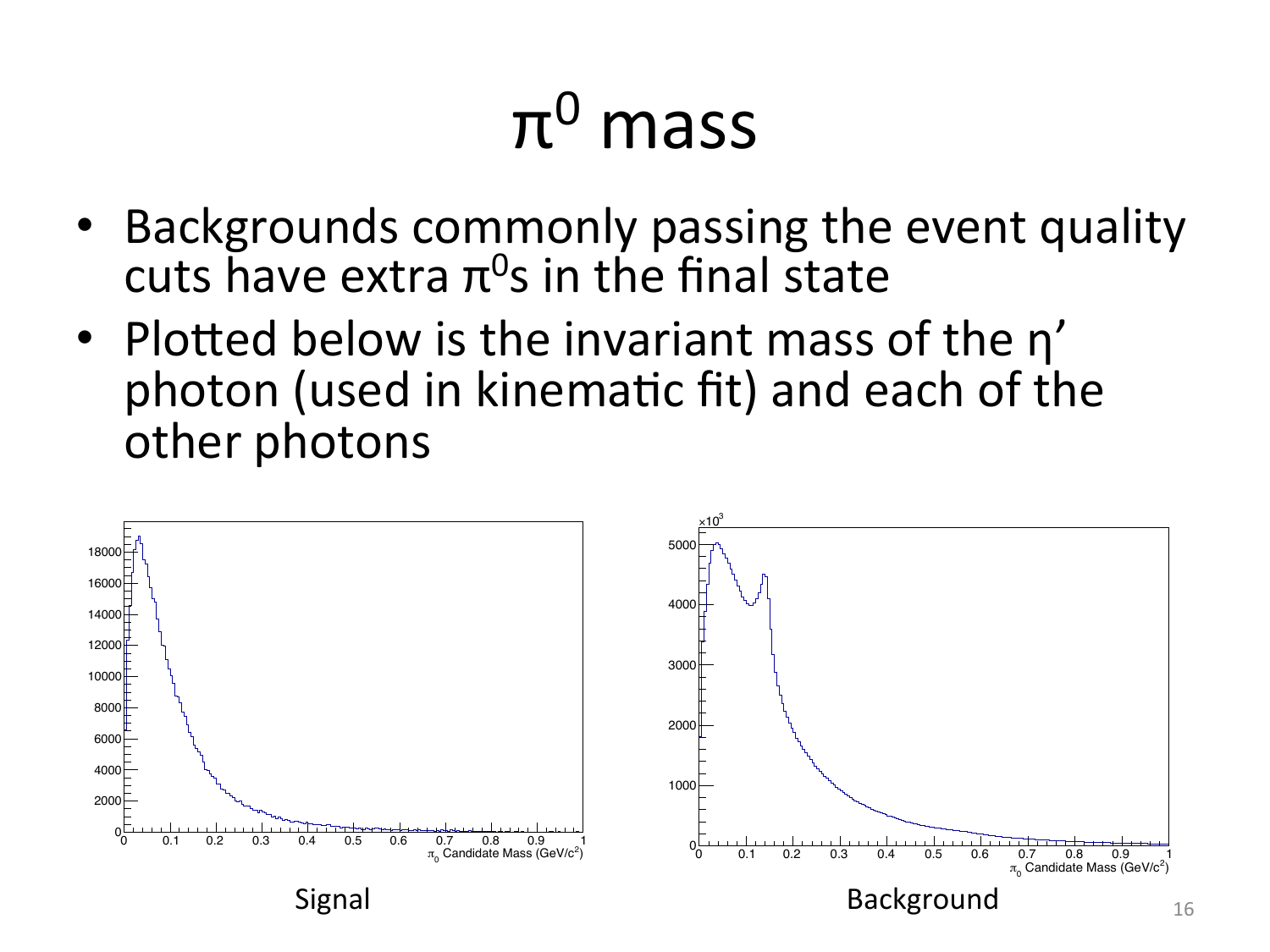#### $π<sup>0</sup>$  mass

- However, we cannot just plug this into the BDT (since there are multiple unused photons per event, and we can't pass in arrays to the BDT)
- Instead, after looping over all of the unused photons, I picked out the one closest to the  $\pi^0$  mass and plugged that mass into the BDT



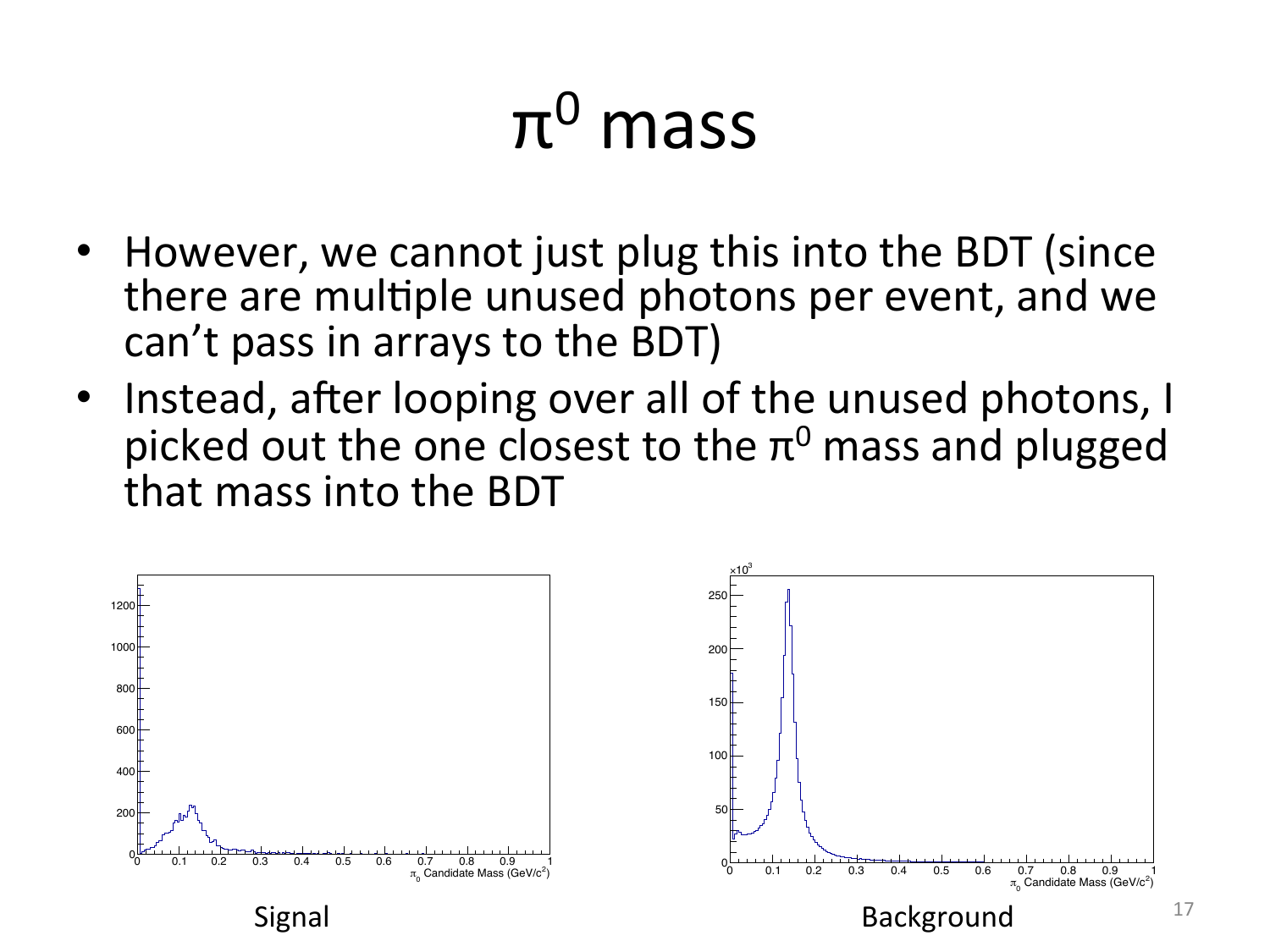# TMVA Training

- Next the TMVA is trained on these variables and more
- After the event-quality cuts and moving the mis-reconstructed and combinatoric background from the signal sample to the background there remains **6k signal eventcombinations** and over **3M** background **event-combinations** to train on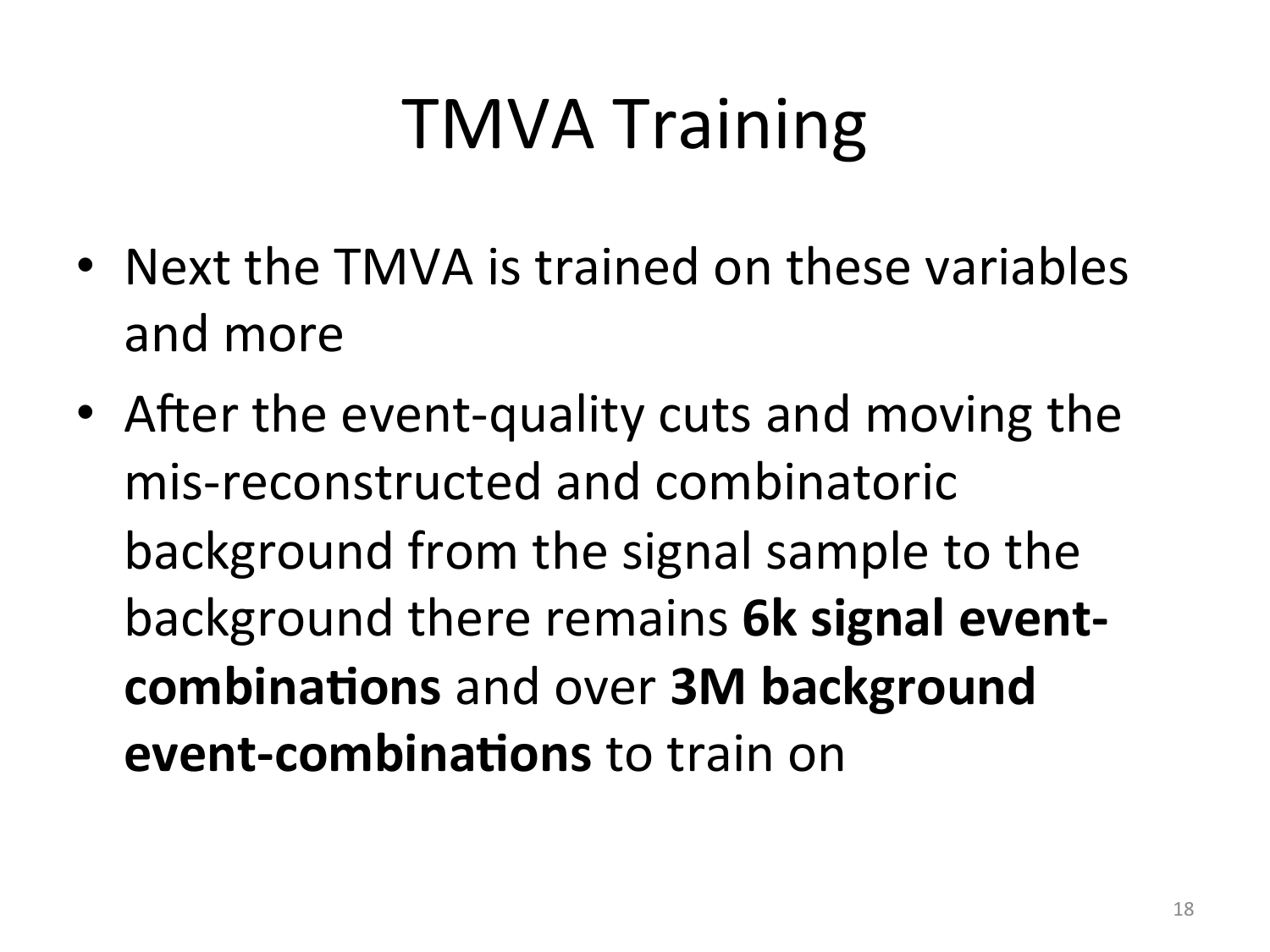• Cut is applied to the BDT value of highest significance 



Solid Blue  $=$  signal eff. Solid  $Red = background$  eff. Green = significance Dashed blue  $=$  purity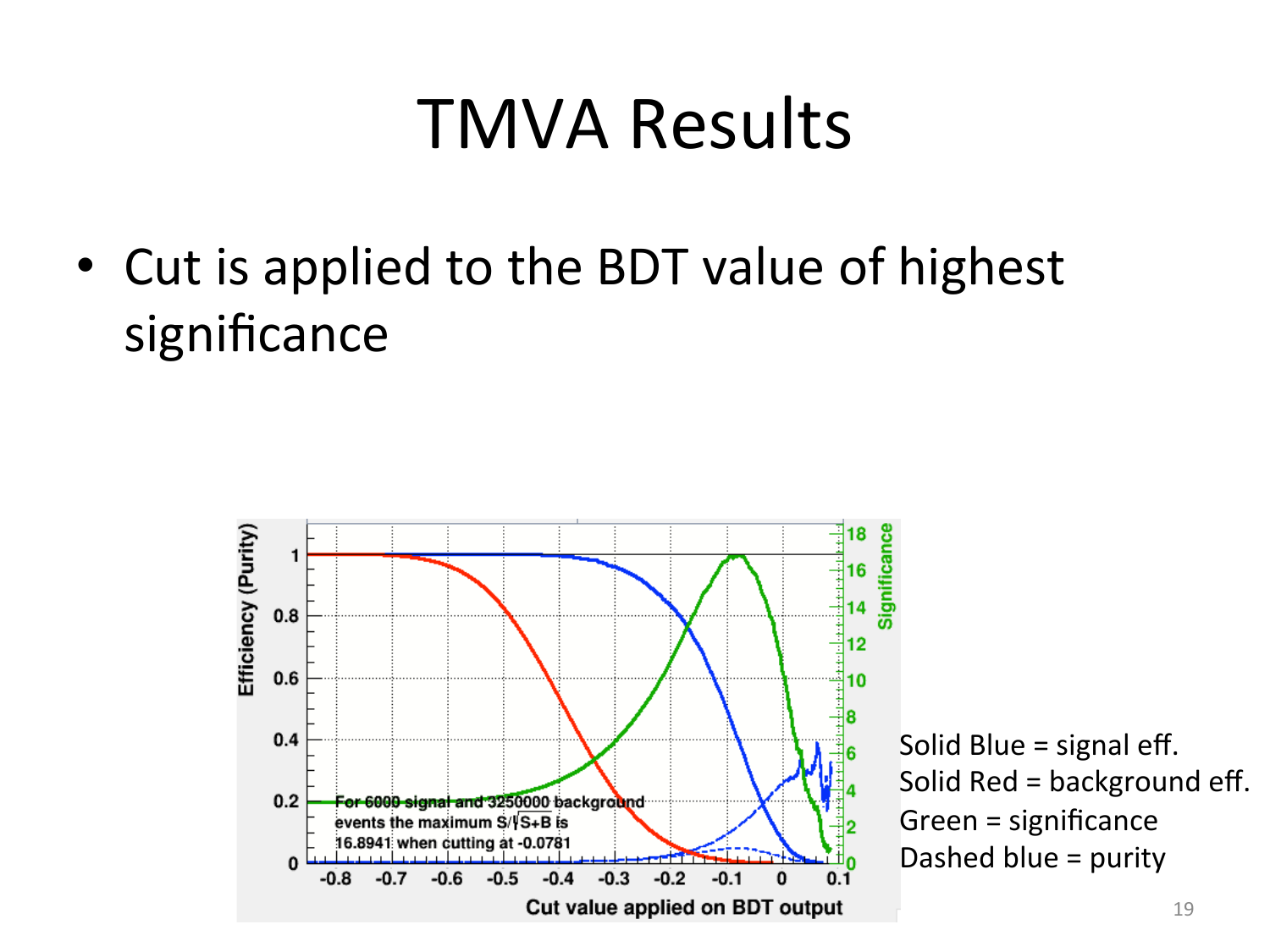• After applying a BDT cut, there remains 3k signal events and 8k background events

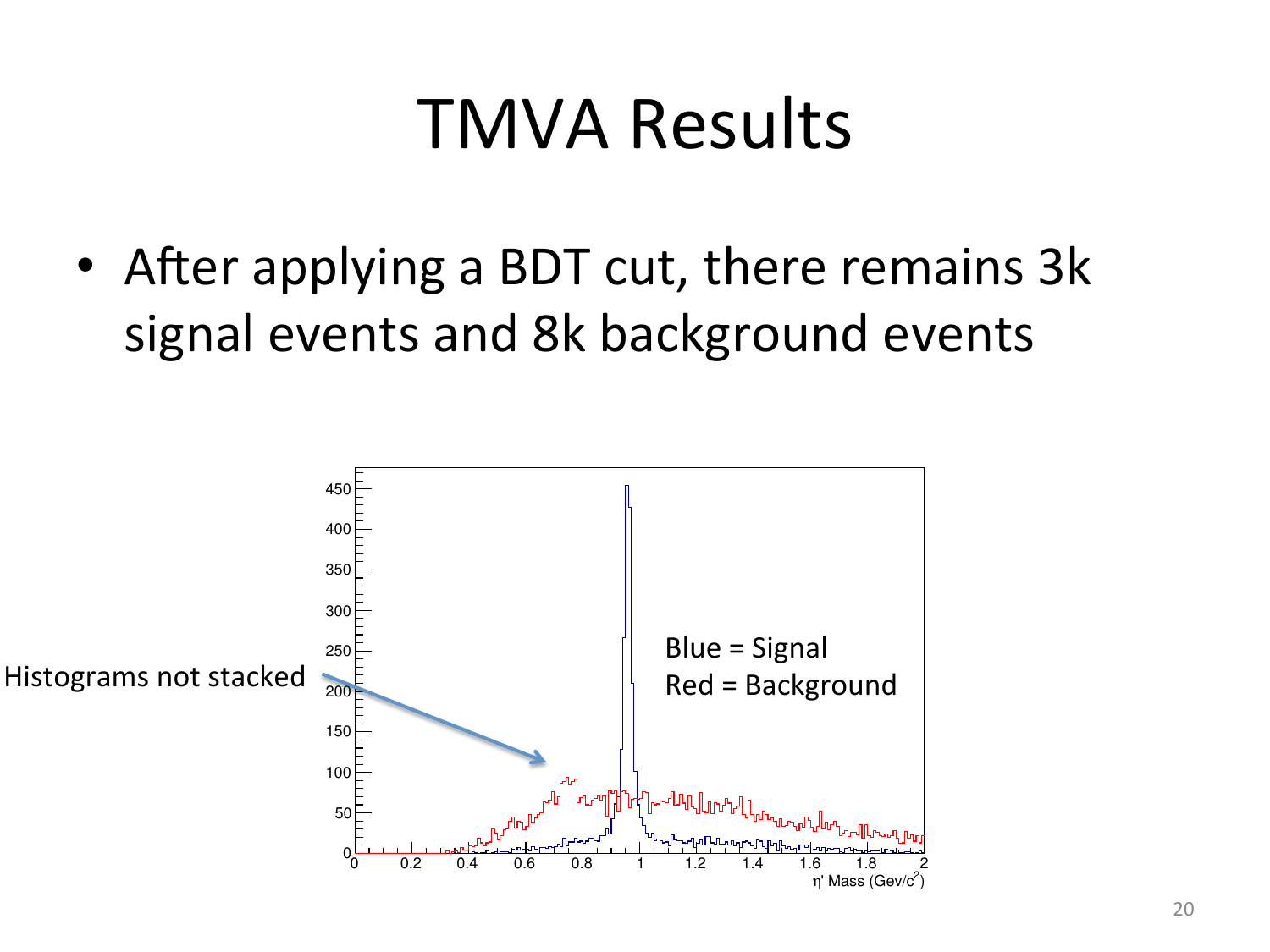- Fake photon events mostly removed by TMVA
- Only 2 major backgrounds remain from reactions with ω and ρ. (e.g. ω  $\pi^+$  ->  $\pi^+ \pi^- \pi^0 \pi^+$  n->γ γ  $\pi^+ \pi^- \pi^+$  n and  $\rho^+ \pi^+ \pi^-$  n- $\rho^- \pi^0 \pi^+ \pi^+ \pi^-$  n- $\rho$   $\gamma \pi^+ \pi^- \pi^+$  n)

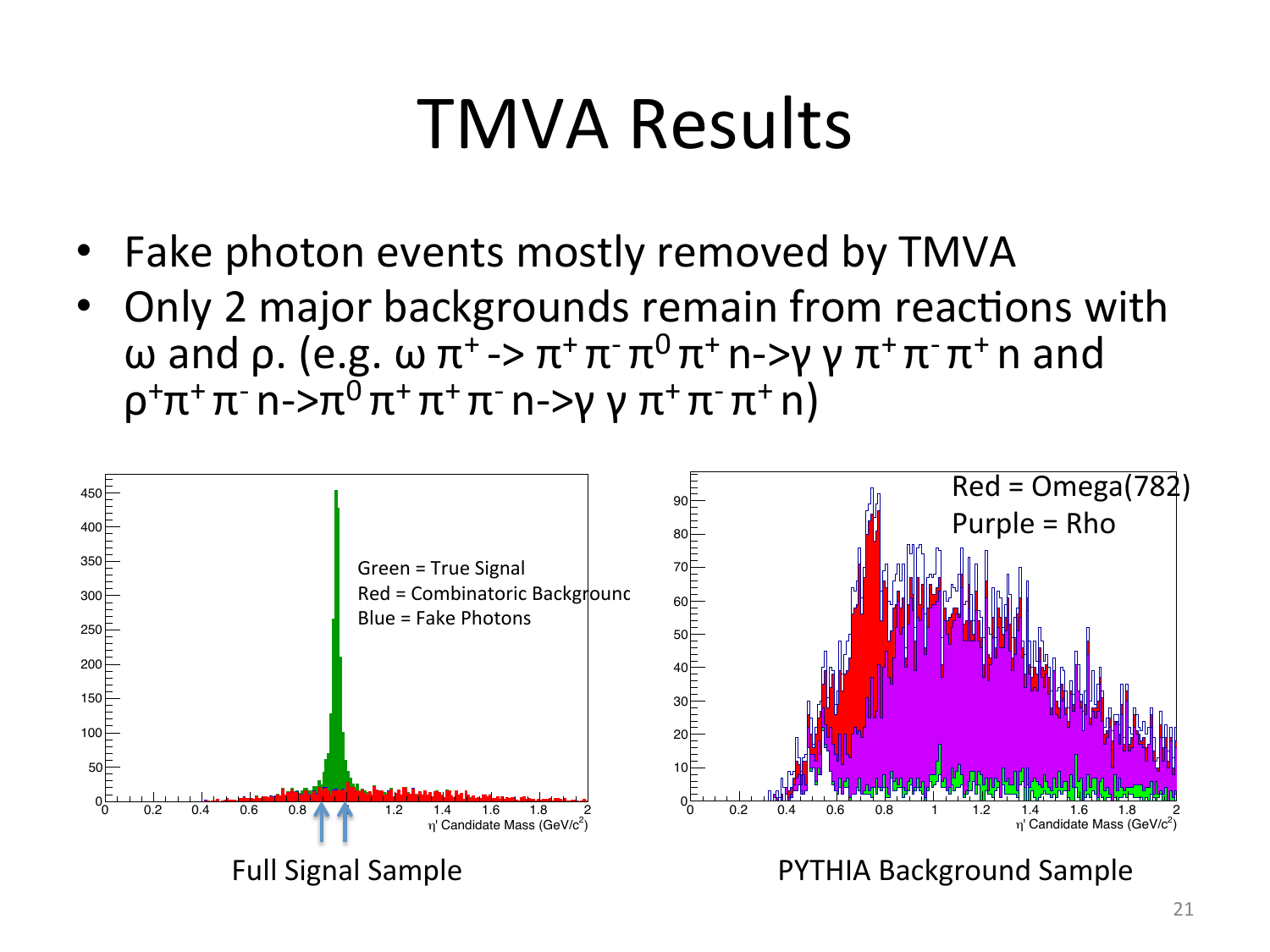• When cutting between 900 MeV and 1 GeV, there remains 1820 signal event-combinations and 793 background event-combinations

– Signal efficiency of 3.64% and purity of 69.7%



|                   | Signal  | <b>Background Efficiency</b> |       | Purity |
|-------------------|---------|------------------------------|-------|--------|
| Generated Events  | 50,000  | 20,000,000                   | 100%  | 0.03%  |
| Event Comb. Found | 140,247 | 48,533,592                   |       |        |
| Pass Quality Cuts | 17,000  | 3,250,000                    | 34%   | 0.50%  |
| Pass BDT Cuts     | 3,000   | 8,000                        | 6%    | 27%    |
| Pass Mass Cut     | 1,820   | 793                          | 3.60% | 69.60% |